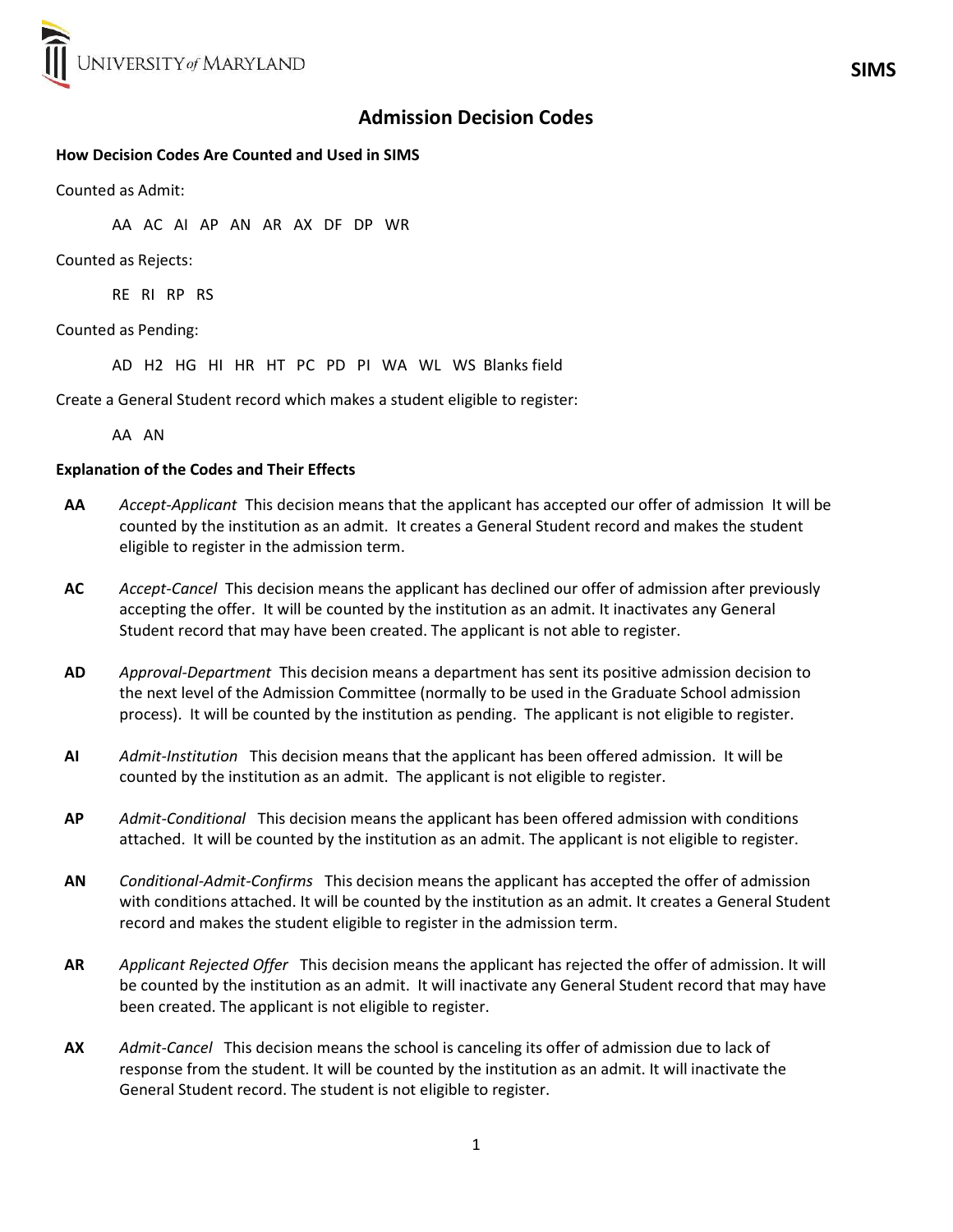- DF Deferred This decision means the applicant has deferred to another term. It will be counted by the institution as an admit. It will inactivate any General Student record that may have been created. The applicant is not eligible to register.
- DP Deposit This decision was set up as a means of tracking deposits for those schools which require a deposit at a time other than when the student accepts the offer of admission. It will be counted by the institution as an admit. It does not effect the student's ability to register.
- H2 Hold for Second Interview This decision means the school will interview the applicant a second time before making an admissions decision. It will be counted by the institution as pending. The applicant is not eligible to register.
- HG Hold for Grades This decision means the school is waiting for grades before making an admissions decision. It will be counted by the institution as pending. The applicant is not eligible to register.
- HI Hold after Interview This decision means the school has interviewed the applicant, but has not made an admissions decision yet. It will be counted by the institution as pending. The applicant is not eligible to register.
- HR Hold for Review This decision means the school is reviewing the application. It will be counted by the institution as pending. The applicant is not eligible to register.
- HT Hold for Test Results This decision means the school is waiting for test results before making an admissions decision. It will be counted by the institution as pending. The applicant is not eligible to register.
- PC Pending-Cancel This decision means the applicant has cancelled his or her application before any decision was made by the school. It will be counted by the institution as pending. The applicant is not eligible to register.
- PD Pending Decision This decision means that no decision has been made. It will be counted as pending. The applicant is not eligible to register.
- PI Pending-Incomplete This decision means the school is unable to make an admissions decision due to lack of information. It will be counted by the institution as pending. The applicant is not eligible to register.
- RE Rejected-Application This decision means the applicant was rejected. It will be counted by the institution as a reject. It inactivates any General Student record that may have been created. The applicant is not eligible to register.
- RI Rejected-Interview This decision means the applicant was rejected after an interview. It will be counted by the institution as a reject. It inactivates any General Student record that may have been created. The applicant is not eligible to register.
- RP Reject-Preliminary This decision means the applicant was rejected before a secondary application was sent to the applicant. It will be counted by the institution as a reject. It inactivates any General Student record that may have been created. The applicant is not eligible to register.
- RS Reject-Secondary This decision means the applicant was rejected after filing a secondary application, but before an interview. It will be counted by the institution as a reject. It inactivates any General Student record that may have been created. The applicant is not eligible to register.